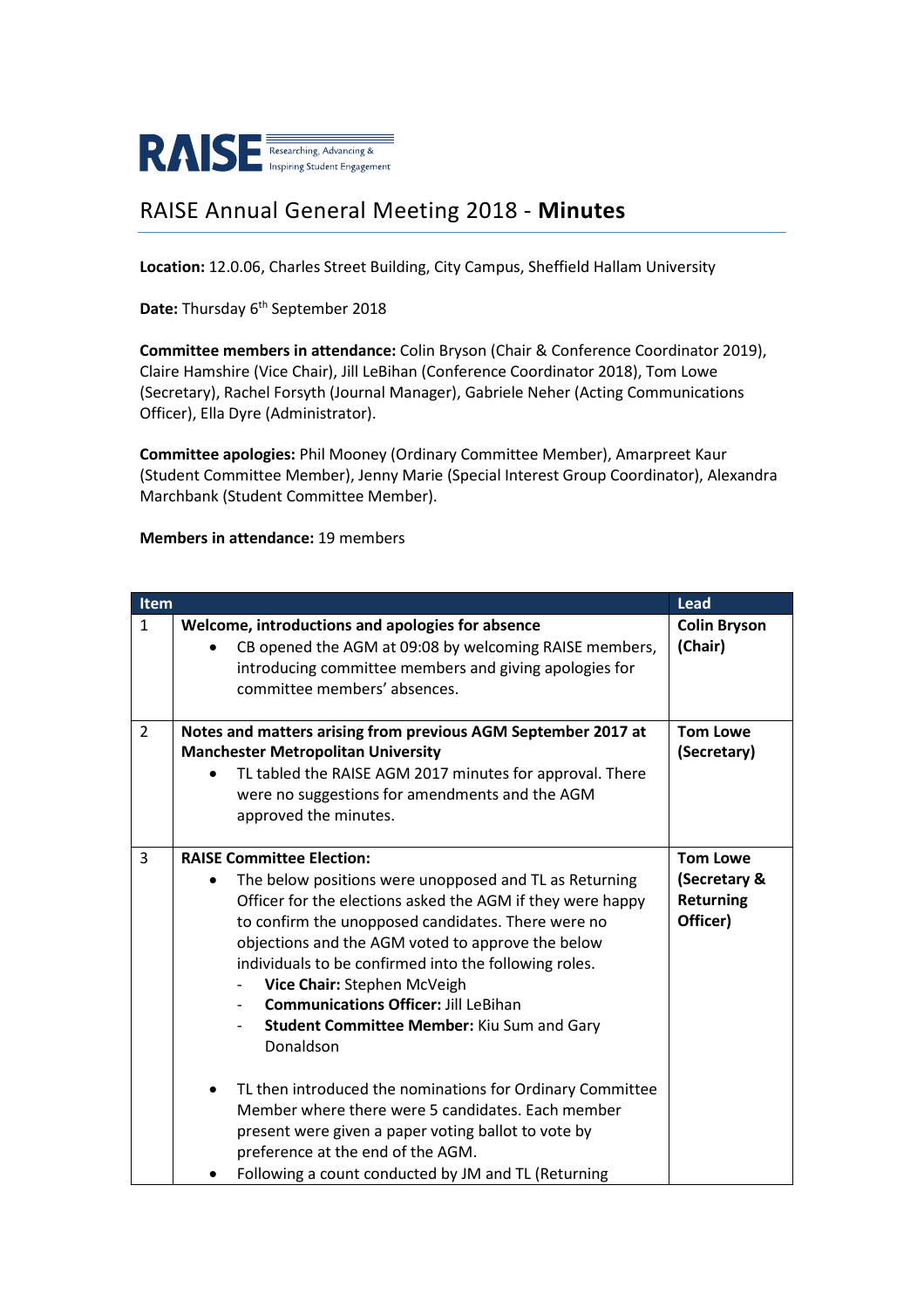|   | Officers) on Friday 7 <sup>th</sup> October, the following two candidates |                  |
|---|---------------------------------------------------------------------------|------------------|
|   | were elected to the committee position of Ordinary                        |                  |
|   | <b>Committee Member:</b>                                                  |                  |
|   |                                                                           |                  |
|   | Ellie Mayo-Ward                                                           |                  |
|   | Madalene George<br>$\overline{\phantom{a}}$                               |                  |
|   | For the voting record, please see Appendix 1: RAISE Ordinary              |                  |
|   | Committee Member Voting Record.                                           |                  |
|   |                                                                           |                  |
|   | TL and the AGM then discussed the vacant positions and<br>٠               |                  |
|   | outlined the need to co-opt a Chair for the short term for the            |                  |
|   | sustainability of RAISE.                                                  |                  |
|   | The AGM approved a co-option of Coin Bryson to be Interim                 |                  |
|   |                                                                           |                  |
|   | Chair for the first RAISE Committee where the committee                   |                  |
|   | will be asked to discussed the below vacant positions:                    |                  |
|   | Chair                                                                     |                  |
|   | Treasurer                                                                 |                  |
|   | <b>Student Officer</b>                                                    |                  |
|   |                                                                           |                  |
| 4 | Review of RAISE activities for 2017-18: Committee Report                  | <b>RAISE</b>     |
|   |                                                                           | <b>Committee</b> |
|   | <b>Finances</b>                                                           |                  |
|   |                                                                           |                  |
|   | Colin Byrson gave an update on the RAISE finances and                     |                  |
|   | spending in the calendar year (see Appendix 2). The AGM                   |                  |
|   | approved the RAISE spending and had no questions.                         |                  |
|   |                                                                           |                  |
|   | Communications and networking                                             |                  |
|   | Tom Lowe & Gabriele Neher reported on the                                 |                  |
|   | communications of RAISE during the 2017-18 academic year.                 |                  |
|   | RAISE members had several suggestions surrounding                         |                  |
|   | different social media platforms such as Linked which RAISE               |                  |
|   | could explore. RAISE members also emphasised that RAISE                   |                  |
|   | needs to reach out to Student Unions to support those                     |                  |
|   | interested Student Engagement within Student Unions and                   |                  |
|   | the National Union of Students.                                           |                  |
|   |                                                                           |                  |
|   |                                                                           |                  |
|   | RAISE members also had many ideas about how RAISE could                   |                  |
|   | reach out to University communities and other nations such                |                  |
|   | as attending the European First Year Experience Conference,               |                  |
|   | having regional Vice Chairs and targeting specific people                 |                  |
|   | with portfolios for Student Engagement.                                   |                  |
|   |                                                                           |                  |
|   | RAISE members were also keen to see RAISE have additional                 |                  |
|   | activities such as giving small grants to students, Student               |                  |
|   | Unions and Universities to start up Student Engagement                    |                  |
|   | activities. CB suggested awards and GN suggested RAISE                    |                  |
|   | Fellowships. TL confirmed that these items would be                       |                  |
|   |                                                                           |                  |
|   | discussed at the first RAISE Committee meeting.                           |                  |
|   |                                                                           |                  |
|   | Journal                                                                   |                  |
|   | Rachel Forsyth gave a paper update on the success of the                  |                  |
|   | Student Engagement in Higher Education Journal tabling the                |                  |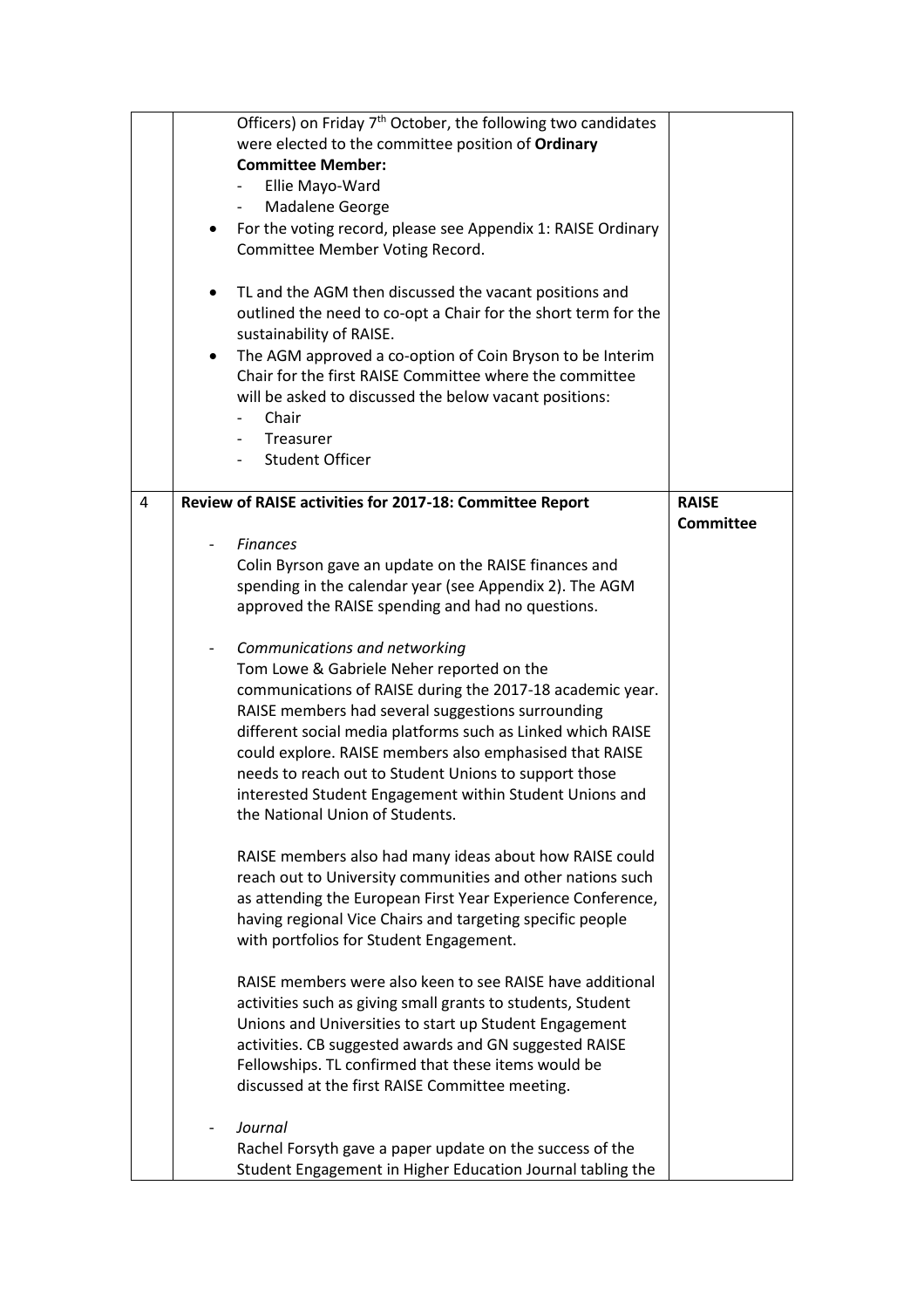|   | number of submissions received, reviewed and published in<br>2017-18. The AGM commended RF's work on the Journal.<br><b>SIGS</b><br>Jenny Marie tabled a paper updating on RAISE's Special<br>Interest Groups for in 2017-18 including activities and<br>vacancies.<br>Student engagement<br>Amarpreet Kaur & Alexandra Marchbank were both not in<br>attendance and submitted no written paper to update the<br>RAISE AGM.                                                                                                                                                                                                             |                                               |
|---|-----------------------------------------------------------------------------------------------------------------------------------------------------------------------------------------------------------------------------------------------------------------------------------------------------------------------------------------------------------------------------------------------------------------------------------------------------------------------------------------------------------------------------------------------------------------------------------------------------------------------------------------|-----------------------------------------------|
| 5 | Membership-CB gave an update on the RAISE membership in<br>regards to capacity building plans, subcommittees, proposed<br>projects, GDPR and communication lists. The report is not included<br>in these minutes as it includes personal data.                                                                                                                                                                                                                                                                                                                                                                                          | <b>Colin Bryson</b><br>(Chair)                |
| 6 | <b>RAISE Conference 2019 at Newcastle University</b><br>CB outlined Newcastle University as the host of RAISE 2019<br>$4th - 6th$ September (to be confirmed).<br>CB called for Conference Committee Members.<br>CB opened the floor for members' suggestions for<br>conference themes. Suggestions were "International<br>Perspectives of Student Engagement" and "Reaching Out -<br>Inclusive Student Engagement".<br>CB asked about the RAISE members' view of a 2 day or 3 day<br>annual conference. JLB confirmed that this would be<br>incorporated into the 2018 Annual Conference evaluation<br>survey to get members feedback. | <b>Colin Bryson</b><br>(Conf. Coord.<br>2019) |
| 7 | Thanks to committee members standing down:<br>CB gave thanks to the following committee members stepping down<br>from theirs roles:<br>Claire Hamshire (Vice Chair 2012-18)<br>Gabriele Neher (Acting Communications Officer 2018)<br>Phil Mooney (Ordinary Committee Member 2015-18)<br>٠<br>Amarpreet Kaur (Student Committee Member 2015-18)<br>Alexandra Marchbank (Student Committee Member<br>2018)                                                                                                                                                                                                                               | Colin Byrson<br>(Chair)                       |
| 8 | Any other business<br>There were no additional items.<br>The meeting concluded at 10:20.                                                                                                                                                                                                                                                                                                                                                                                                                                                                                                                                                | Colin Byrson<br>(Chair)                       |
| 9 | Date of next general meeting $-5$ <sup>th</sup> September 2019 at Newcastle<br><b>University</b>                                                                                                                                                                                                                                                                                                                                                                                                                                                                                                                                        |                                               |

## **Appendix 1: RAISE Ordinary Committee Member Voting Record**

[Paste in voting record]